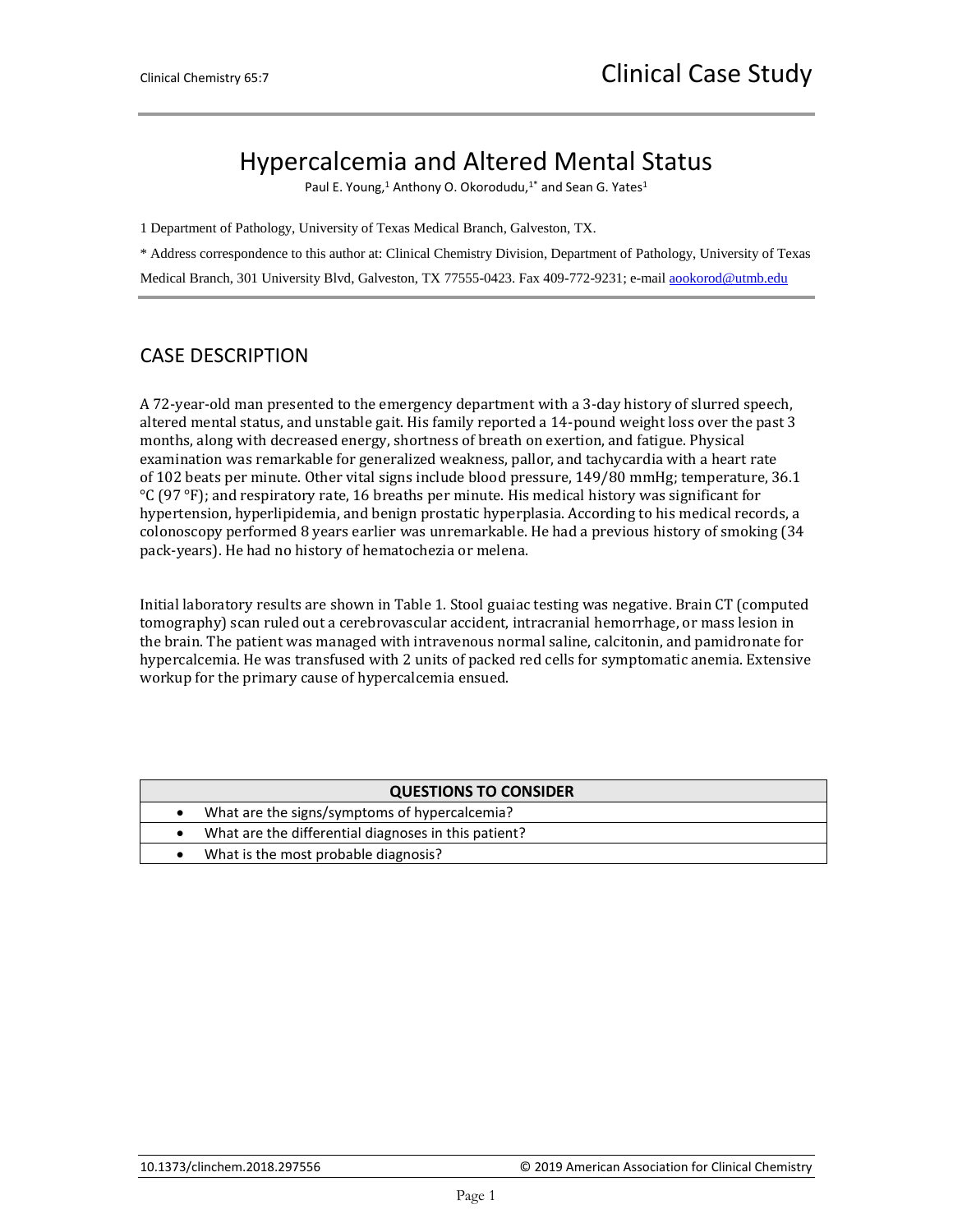| <b>Test</b>                         | Reference interval                      | <b>Patient result</b> |
|-------------------------------------|-----------------------------------------|-----------------------|
| White blood cell count              | 4.20-10.70 $\times$ 10 <sup>3</sup> /µL | 13.82                 |
| Red blood cell count                | 4.26-5.52 $\times$ 10 <sup>6</sup> /µL  | 1.88                  |
| Hemoglobin                          | 12.2-16.4 g/dL                          | 6.4                   |
| Hematocrit                          | 38.4-49.3%                              | 18.9                  |
| <b>MCV<sup>b</sup></b>              | 81.7-95.6 fL                            | 100.5                 |
| Ferritin                            | 18.0-464.0 ng/mL                        | 629.0                 |
| Iron                                | 50-160 µg/dL                            | 122                   |
| Total iron binding capacity         | 250-410 µg/dL                           | 173                   |
| Iron saturation                     | 20-50%                                  | 71                    |
| Platelet count                      | $150 - 328 \times 10^3/\mu L$           | 221                   |
| Sodium                              | 135-145 mmol/L                          | 144                   |
| Potassium                           | $3.5 - 5.0$ mmol/L                      | 3.6                   |
| Chloride                            | 98-108 mmol/L                           | 100                   |
| Total CO <sub>2</sub> (bicarbonate) | $23-31$ mmol/L                          | 28                    |
| Anion gap                           | $2 - 16$                                | 16                    |
| <b>BUN</b>                          | 7-23 mg/dL                              | 21                    |
| Glucose                             | 70-110 mg/dL                            | 116                   |
| Creatinine                          | 0.60-1.25 mg/dL                         | 1.99                  |
| eGFR Calculation (African-American) | mL/min/1.73m <sup>2</sup>               | 40.2                  |
| Phosphorus                          | 2.5-5.0 mg/dL                           | 4.9                   |
| Calcium                             | 8.6-10.6 mg/dL                          | 13.8                  |
| lonized calcium                     | 4.50-5.30 mg/dL                         | 6.80 <sup>c</sup>     |
| Total protein                       | $6.3 - 8.2$ g/dL                        | 14.7                  |
| Albumin                             | $3.5 - 5.0$ g/dL                        | 3.8                   |
| Alcohol                             | $<$ 10 mg/dL                            | < 10                  |
| Osmolality                          | 278-305 mOsm/kg                         | 306                   |
| <b>CRP</b>                          | $<$ 0.8 mg/dL                           | 2.7                   |
| <b>PTH</b>                          | 12-88 pg/mL                             | 4.5 <sup>c</sup>      |

## **Final Publication and Comments**

The final published version with discussion and comments from the experts will appear in the July 2019 issue of *Clinical Chemistry*. To view the case and comments online, go to <http://www.clinchem.org/content/vol65/issue7> and follow the link to the Clinical Case Study and Commentaries.

## **Educational Centers**

If you are associated with an educational center and would like to receive the cases and questions 1 month in advance of publication, please email *clinchemed@aacc.org*.